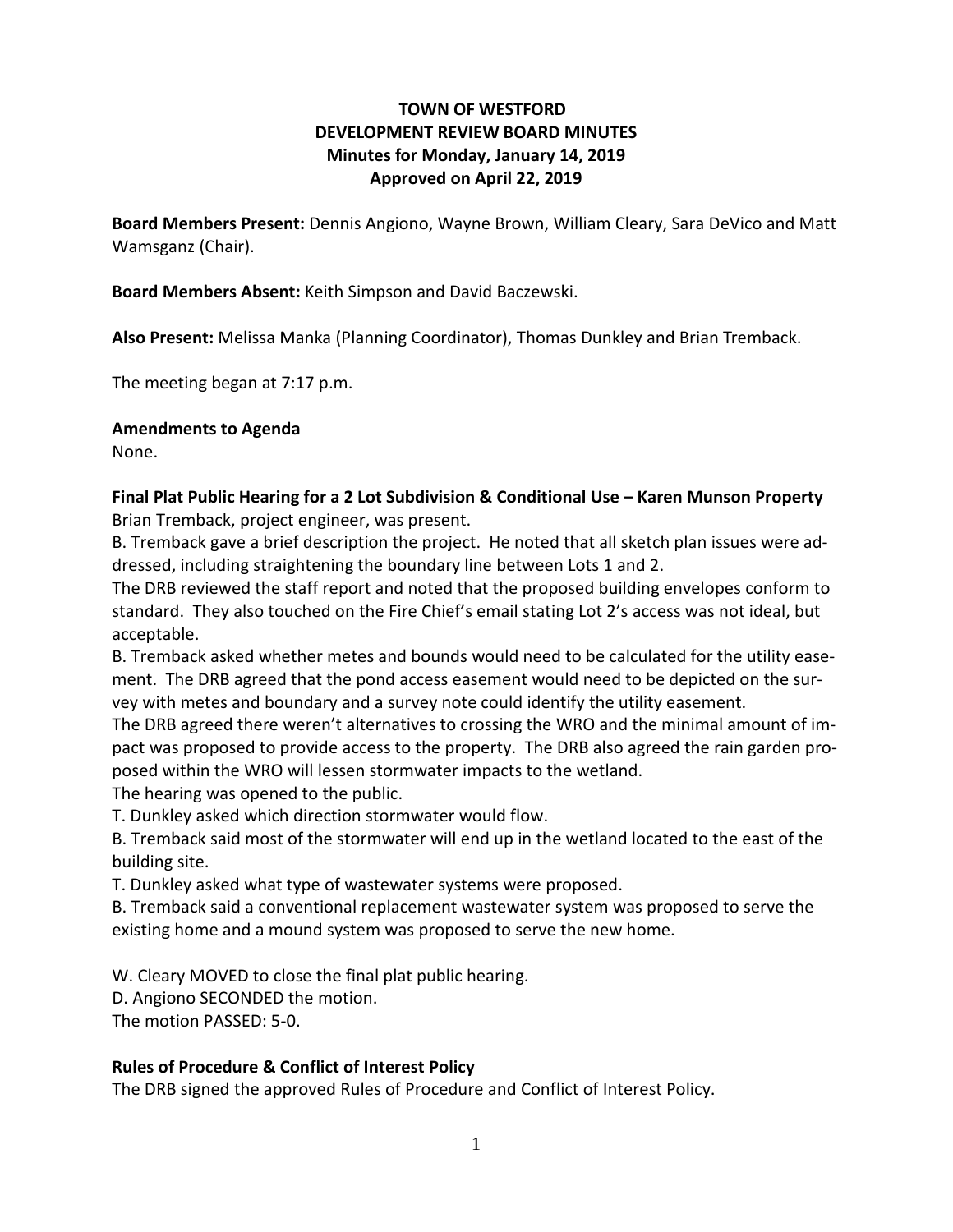### **DRB Process & Procedures**

The DRB agreed they would like packets to be mailed as opposed to picked up at the Town Offices.

M. Manka will continue to work with IT to correct the email issues members are experiencing and will note when emails have attachments. W. Cleary suggested discussing the issue with K. Simpson as well. M. Manka added that the DRB may need to review decisions at meetings as opposed to by email if the issue can't be corrected, which will likely increase the amount of time it takes to issue a decision.

The DRB will review application requirements, staff report templates and decision templates at their next meeting.

### **Other Business, Citizens to be Heard & Announcements**

There were no citizens to be heard.

The DRB agreed to formalize discussion of regulatory clarification and revision requests at the end of each meeting.

M. Manka reminded everyone to complete the 2019 Community Survey.

#### **Minutes of August 27, 2018 Meeting**

S. DeVico MOVED to approve the minutes. W. Brown SECONDED the motion. The motion PASSED: 5-0. D. Baczewski voted by phone. M. Wamsganz abstained.

#### **September 11, 2018 Meeting**

M. Wamsganz MOVED to approve the minutes. W. Brown SECONDED the motion. The motion PASSED: 5-0. D. Baczewski voted by phone. D. Angiono abstained.

#### **September 24, 2018 Meeting**

M. Wansganz MOVED to approve the minutes as amended. S. DeVico SECONDED the motion. The motion PASSED: 5-0. D. Baczewski voted by phone. W. Brown abstained.